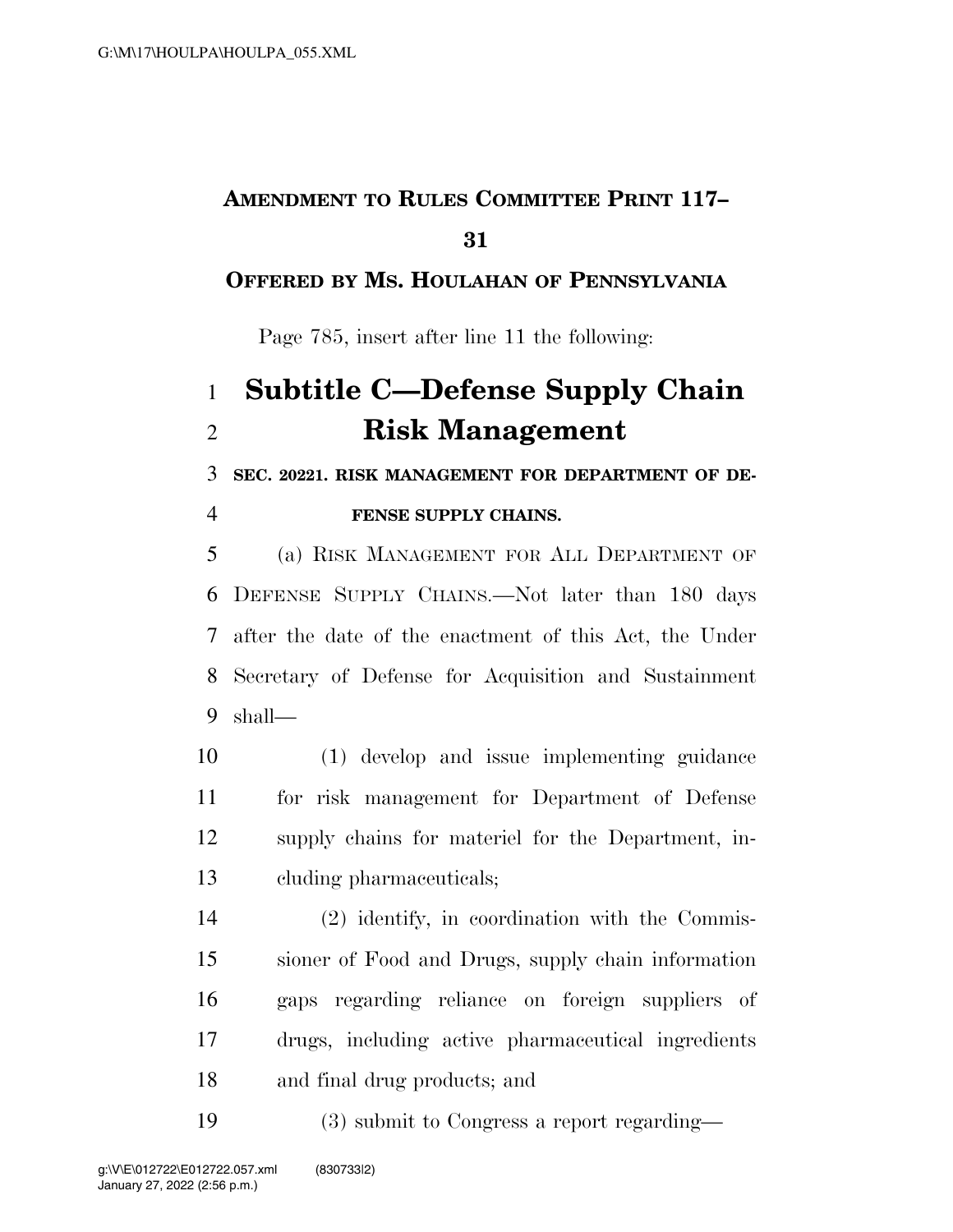| $\mathbf{1}$   | (A) existing information streams, if any,             |
|----------------|-------------------------------------------------------|
| $\overline{2}$ | that may be used to assess the reliance by the        |
| 3              | Department of Defense on high-risk foreign            |
| $\overline{4}$ | suppliers of drugs;                                   |
| 5              | (B) vulnerabilities in the drug supply                |
| 6              | chains of the Department of Defense; and              |
| $\overline{7}$ | (C) any recommendations to address—                   |
| 8              | (i) information gaps identified under                 |
| 9              | paragraph $(2)$ ; and                                 |
| 10             | (ii) any risks related to such reliance               |
| 11             | on foreign suppliers.                                 |
| 12             | (b) RISK MANAGEMENT FOR DEPARTMENT OF DE-             |
| 13             | FENSE PHARMACEUTICAL SUPPLY CHAIN.—The Director       |
| 14             | of the Defense Health Agency shall—                   |
| 15             | (1) not later than one year after the issuance        |
| 16             | of the guidance required by subsection $(a)(1)$ , de- |
| 17             | velop and publish implementing guidance for risk      |
| 18             | management for the Department of Defense supply       |
| 19             | chain for pharmaceuticals; and                        |
| 20             | $(2)$ establish a working group—                      |
| 21             | (A) to assess risks to the pharmaceutical             |
| 22             | supply chain;                                         |
| 23             | (B) to identify the pharmaceuticals most              |
| 24             | critical to beneficiary care at military treatment    |
| 25             | facilities; and                                       |